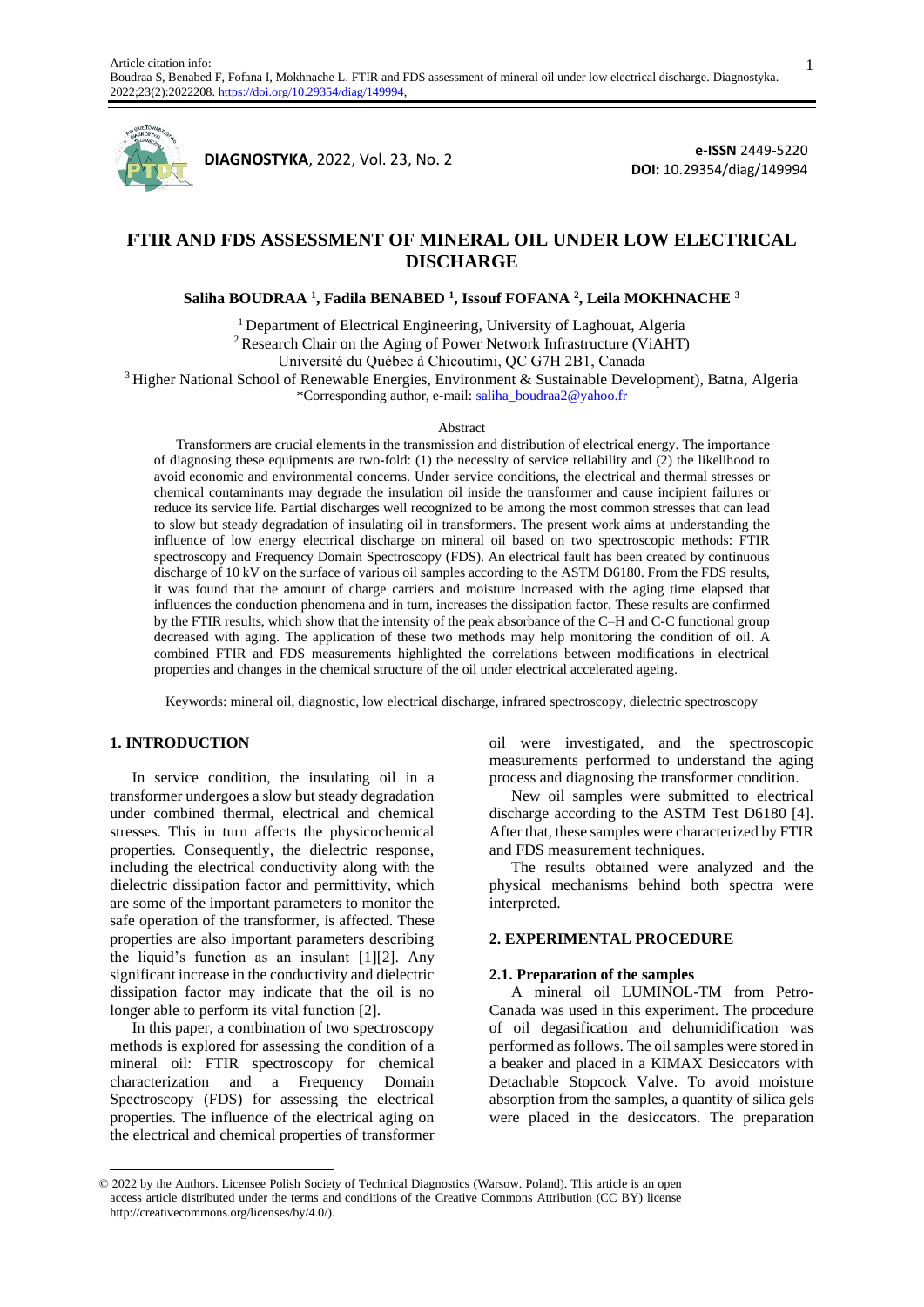guarantees, very low water content (less than 5 ppm for transformer oil).

The test arrangement setup consists in a Merellbased test cell type, as specified in the ASTM Test Method D6180 (Figure 1). The HV electrode consists in a cylindrical copper electrode of 15 mm (0.6 inches) in diameter and 10 mm long sealed in a 500 ml Erlenmeyer glass. The electrode was fixed in the center of the discharge cell with a 1 inch gap above the oil surface. The pressure inside the test cell was reduced down to 1Torr (133 Pa). After this degasification, a 10 kV high-voltage discharge was generated above the oil sample during 5 h; 12h, 24h, 50h and 75h [2-4].



Fig. 1. Overview of the test method for stability of oil under electrical discharges according to the ASTM D6180[4]. (1) Erlenmeyer; (2) foam of oil after voltage application; (3) glassware containing salted water; (4)high-voltage electrode; (5) lowvoltage electrodes connected to ground

## **2.2. Frequency Domain Spectroscopy (FDS)**

The Insulation Diagnostic Analyzer IDA200 was used to assess the dielectric proprieties of the fluid samples over a wide range of temperature using the liquid test cell type 2903 for liquid insulation manufactured by Tettex [3]. During measurements, the test cell's temperature was fixed at 90 °C in a controlled oven. The frequency range of the measurements was set from 10-3 MHz to 1 kHz, and the oil was sampled for analysis after 5, 12, 24, 50 and 75 h under electrical discharge.

## **2.3. FTIR Spectroscopy**

The FTIR is a chemical technique used to assess material's functional groups [5]. It is therefore suitable for monitoring changes in the physicochemical properties of the materials before and after ageing. The investigations were carried out with a Nicolet Protege TM 460 ESP, FTIR spectrometer. The infrared spectra were collected in the transmission mode over the wave ranges varying from 4000-500 cm<sup>1</sup> with an optical resolution of 1.0 cm-1 , using 32 scan repetitions with a resolution of 4cm-1 .The FTIR spectra enables monitoring the chemical and physical structural changes of the transformer oils after electrical discharge for different discharge application durations.

## **3. RESULTS AND DISCUSSION**

### **3.1. FDS Analysis of the insulating liquids**

Figure 2 shows the dielectric responses of the permittivity versus frequency for mineral oil at different discharge application durations. Recall that the relative permittivity is oil's chemical composition dependant [6].



Fig. 2. Real part of the complex permittivity of the oil samples. The discharge application duration acted as a parameter

From Figure 2, it can be noticed that the real part of the permittivity of the transformer oil is almost not affected by ageing and is around 1, in the frequency ranges from 0.1 Hz to 1000 Hz. This is probably due to the fact that the composition of carbon group does not vary considerably to affect the value of the real permittivity [6]. It can be concluded that the relative permittivity of insulating oil is almost not affected by the electrical aging process at industrial frequencies. The same results were reported in other studies [7] [8]. Figure 2, shows an increase in the real part of the complex permittivity at low frequency. This may be traced to the space charge polarization processes [9, 10].

With long discharge application durations, more charge carriers are generated which results in an increase in the conductivity of the oil. With more charge carriers, the space charge polarization increases with concomitant increase in the real part of the complex permittivity [7, 9].

Out of the Figure3, it can be seen that the imaginary part of the complex permittivity decreases with frequency over the whole range with a slope of approximately at -1. It indicates a near-constant conductivity of the mineral oil's ionic conduction process and this is indicative of Maxwell-Wagner interfacial polarization [7, 9, 11].

Figure4 shows the variation in the loss factor (Tanδ) versus frequency. At different duration of electrical aging, the loss factor decreases with frequency, and increases with aging elapsed time. The applied electric field may lead to the dissociation of impurities and the consequent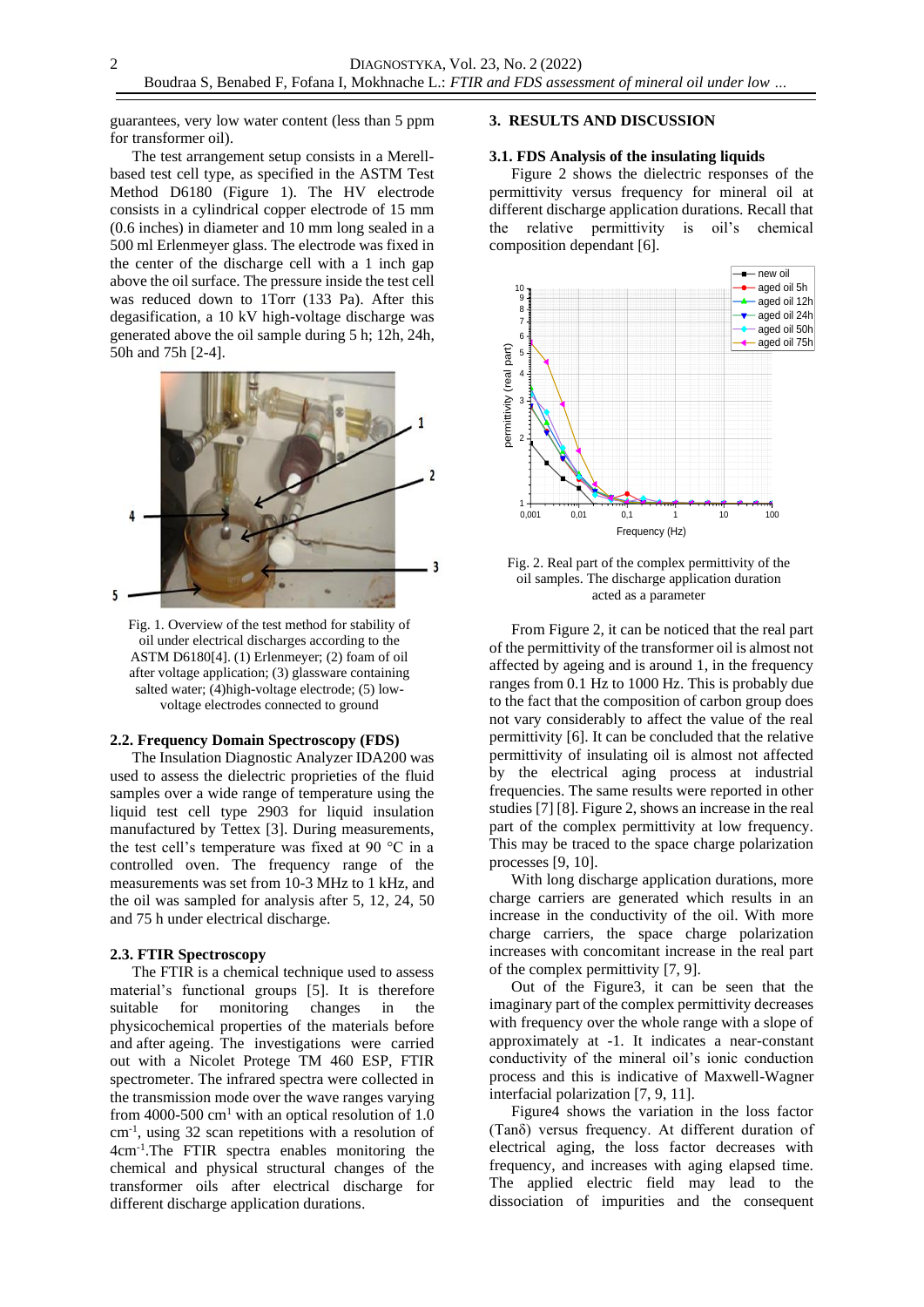formation of mobile ions. Recall that at lower frequencies, the loss factor is dominated by conduction of charged particles [12].



Fig. 3. The imaginary part of the complex permittivity of the electrically-stressed aged oil



Fig. 4. The loss tangent Tanδ of the electrically-stressed aged oil

In service conditions, very few stable molecules may accumulate enough energy for electronic transitions during the elastic collisions caused by thermal agitation at the origin of the homolytical breakdown of weak valence bonds responsible for free radicals generation. Free radicals may randomly interact through reduction-oxidation reactions and build up charge carriers, which consequently increase the power factor of an insulating oil [13].

Figure 5 shows the conductivity of the oil samples at different electrical ageing duration. It can be seen that the conductivity increases with time, and remains constant at low frequency.

Figure 6 indicates moisture generation with electrical discharge elapsed time. The conductivity of an insulating material is known to be affected by moisture content and charge carriers. Recall that oil's ageing byproducts are generally polar in nature and may therefore affect conductivity as well as loss factor [14].



Fig. 5. The real part of Conductivity  $σ'(Ω<sup>-1</sup> cm<sup>-1</sup>)$  of the electrically aged oils



Fig. 6. Change in moisture of mineral oil caused by the low electrical discharging

The conductivity of mineral oil increases with aging as more charge carriers are generated due to physical and chemical degradation.

More investigations onto the chemical composition are needed to assess ageing by-product in mineral oil, especially after electrical stress. Several studies [15-17] have focused on the analysis of the behavior of the transformer insulating oil during aging by infrared spectroscopy, based on the fact that, the deterioration of the properties of insulating materials, over time is evidenced by changes in the chemical structure.

## **3.2. FTIR spectroscopy results**

The change in structure of the mineral oil during electrical ageing was assessed by using Fourier transform infrared (FTIR) spectroscopy.

Transformer oil basically consists in a mixture of various naphthenic, paraffinic and aromatic molecules. It contains cyclo-alkane (CN), alkane (CP) and aromatic hydrocarbons (CA). During the electrical aging process, changes must have occurred in a carbon group component affecting the performance of the transformer oil [6]. Table 1shows the wave number and its functional group for virgin oil [18].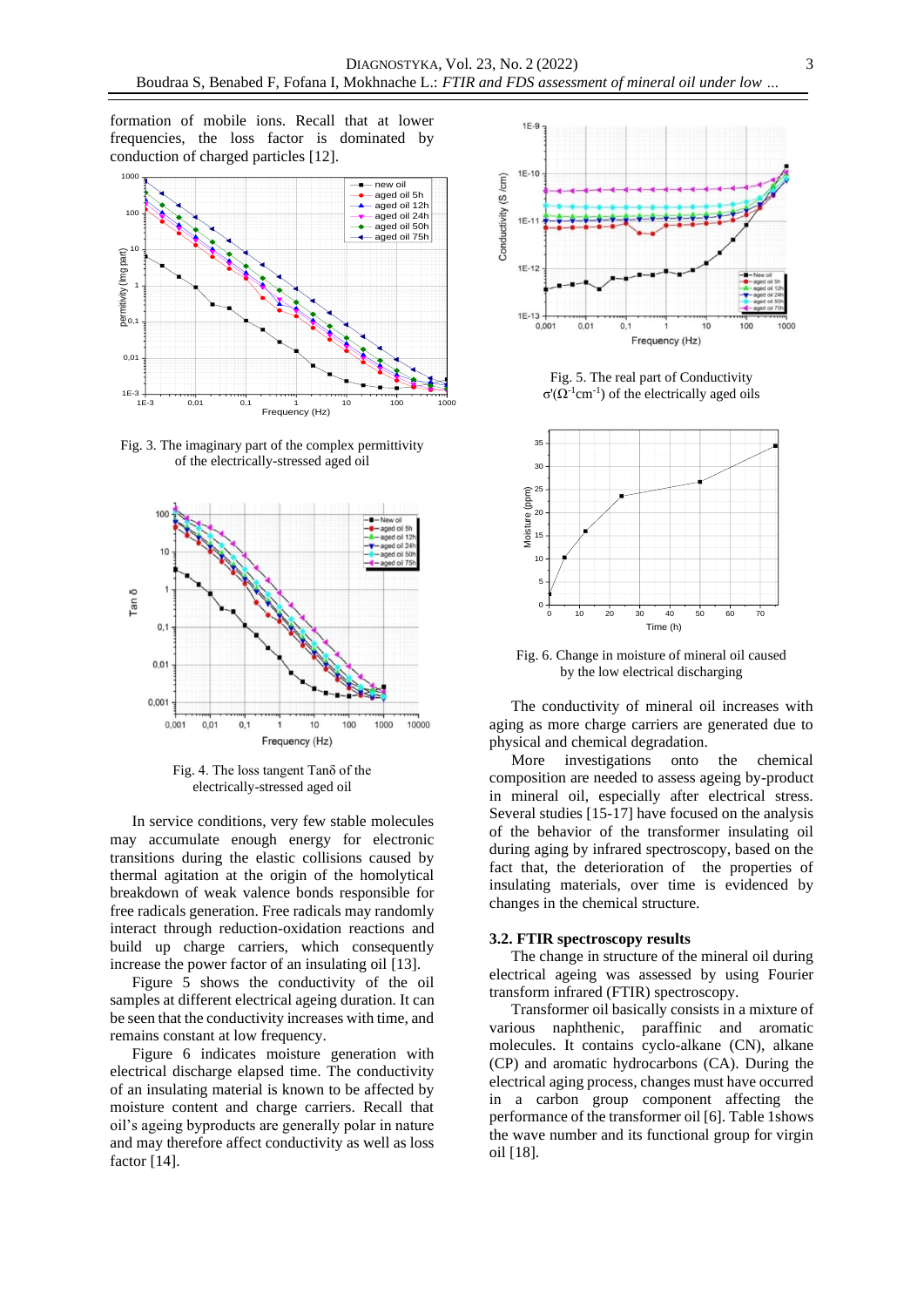| Wave number $(cm^{-1})$ | Functional group              |
|-------------------------|-------------------------------|
| 2921                    | $C-H$ (Alkane & Stretching)   |
| 2853.3                  | $C-H$ (Alkane $&$ Stretching) |
| 1458.23                 | C-H (Methylene & Bending)     |
| 1376.44                 | $O-H$ (Alkohol & Bending)     |
| 722.31                  | C-C (Methylene & Skeletal     |
|                         | vibration)                    |

Table 1. FTIR analysis for virgin oil [18]

Figure 7 shows the FTIR spectrum of aged oil samples, with the electrical discharge duration acting as parameter.



Fig. 7. The FTIR absorbance spectra in the range of 400 cm-1- 4000 cm-1ofmineral oil samples. The electrical discharge application duration acted as a parameter

The low electrical discharge energies led to the breaking of carbon-hydrogen and carbon-carbon bonds. The physicochemical structure of insulation oil is greatly affected causing deterioration with electrical discharge time elapsed. Generally, the aging and degradation of the insulating oil is associated to oxidation, moisture and dissolved contaminants from the solid materials [19].

As shown in figure 7, there is a significant difference between FTIR spectra of samples. This confirms that low electrical discharge influences the chemical structure of transformer oil. The peaks are observed at  $722.2$  cm-1 and  $741.5$  cm<sup>-1</sup> (Figure 8) assigned to (C-H) out of the plane stretching of the saturated carbon-carbon bonds [20].

The peaks between  $1300 \text{ cm}^{-1}$ -  $1500 \text{ cm}^{-1}$  are presented in Figure 9. As shown in this figure, the peak positions for 1459.8 and 1376.9 cm−1, are attributable to (C-H) bounding vibrations that result in the similar trend as the main −CH2 and −CH3 vibrations. Figure 10 shows some peaks at 2921.6 and 2852.2 cm−1 wavelenghts. These peaks are assigned to (C-H) stretching of the saturated carboncarbon bonds and attributed to −CH2 vibrations followed by a small peak at 2954.4  $cm^{-1}$ related to −CH3 vibrations [15, 21].



Fig. 8. FTIR absorbance spectra in the range of 700 cm-1 - 800 cm-1 of mineral oil during electrical aging



Fig 9. FTIR absorbance spectra in the range of 1300 cm-1  $-1500$  cm<sup>-1</sup>of mineral oil during electrical aging



Fig. 10. FTIR absorbance spectra in the range of 2700cm-1 - 3100 cm-1ofmineral oil during electrical aging

Figure 8 shows an increase in the intensity of the absorbance peaks approximately around 720 and 742cm-1 . This rise appears more intensive after 24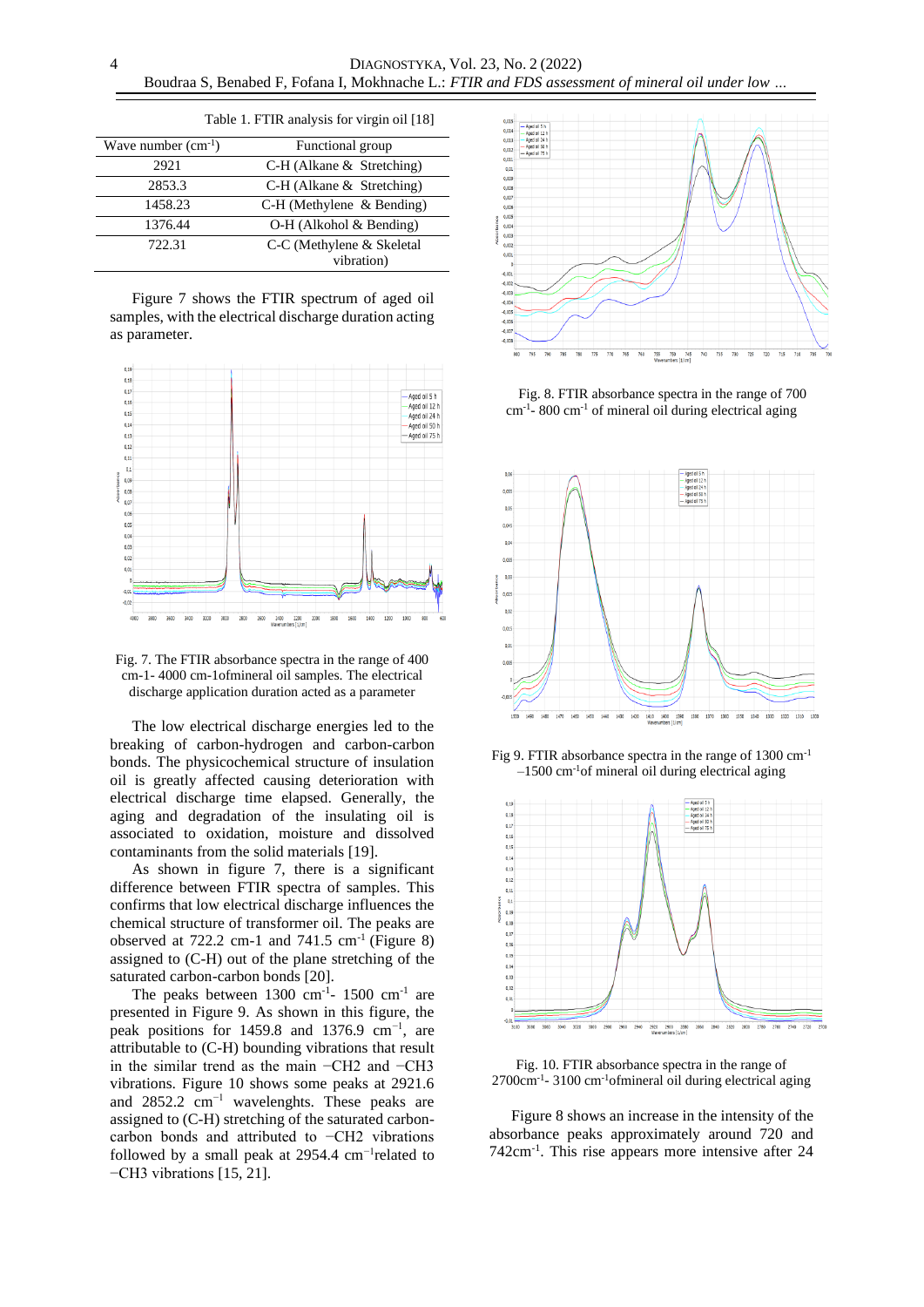hours of electrical discharge, which indicate an increase in the alkane C-H bending groups.

From Figures 9 and 10, it can be observed that the intensity of the absorbance peaks decreases at, 1459.8, 2852.2, 2921.6, 2954.4 wavelengths. The decrease in the absorption intensity of CH2(2921.6 cm-1 , 2852.2cm-l , 1459.8cm-1 ) and CH3 (2954.4 cm-<sup>1</sup>) in the aged oil samples can be traced to the breakage of some of the C-C and C-H bonds in the mineral oil [22] due to a slow deterioration process under the electrical discharge energy. In this case, fault gases can be then produced.

Table 2 shows the energies required for breaking the molecular bonds of hydrocarbons [23]

| hydrocarbons        | Bond energies(kJ/mol) |
|---------------------|-----------------------|
| Aliphatic saturated | $315 - 380$           |
| Aliphatic           | $255 - 960$           |
| unsaturated         |                       |
| Aromatic            | $230 - 480$           |
| Aliphatic saturated | $395 - 440$           |
| Aliphatic           | $320 - 560$           |
| unsaturated         |                       |
| Cyclic              | $310 - 485$           |
| Aromatic            | $270 - 480$           |
|                     |                       |

Under electrical fault, the scission of some of the C-H and C-C bonds may occur, since the C-H bonds are weak. Low-energy faults may therefore break these bonds to form active hydrogen atoms and hydrocarbon fragments. These fragments may then recombine to form fault gases such as hydrogen (H-H), methane (CH3-H), ethane (CH3-CH3), ethylene  $(CH<sub>2</sub> = CH<sub>2</sub>)$  or acetylene (CH≡CH) [24].

## **4. CONCLUSION**

In this contribution, the electrical and chemical properties of mineral insulating oil were investigated experimentally under low electrical discharge. Based on the results, it can be concluded that there is a correlation between changes in functional groups and the increase in the loss factor and conductivity within the mineral oil. This can be explained by the increase in the polar product. The frequency domain spectroscopy's results show that the electrical discharge with time elapsed, produce charge carriers and moisture in mineral oil and influence the conduction phenomena. As a result, the dissipation factor increases. The FTIR spectra confirmed that the aging changes in the investigated mineral oil are mainly caused by the scission breaking of some of the C-H and C-C bonds leading to the formation of fault gases such as hydrogen, methane, ethane, ethylene or acetylene that are dissolved in the oil.

The FTIR measurements provided the information on different functional groups existing in the sample molecules and also the gases released during the electrical aging process. The results indicate that various gases and moisture particles such as CH4, C2H6, C2H4, and H2O are dissolved, as a result of electrical discharge in the oil.

The correlation between these two methods proves the high impact of the dissolved decay products in the aging of mineral oil as presented in the theory. The FTIR method may possibly be used for diagnostic and monitoring of mineral oil comparing the optical spectra of aged transformer oil with reference one. By means of an evaluation of all the obtained results, it can be confirmed that FTIR can directly monitor the degradation features from the spectral data analyses. The root cause of oil's properties degradation such as moisture, oxidation and other dissolved decay, can be correlated with the dielectric properties.

### **ACKNOWLEDGEMENTS**

*The authors would like to thank the personal of Research Chair, ViAHT, at the University of Quebec in Chicoutimi for their availability, and support in material and documentation, the research stay of Dr. Boudraa in Canada. Thanks are also extended to the team and to the head of the chemical research laboratory at the University of Laghouat for the FTIR analyses and their help for the spectroscopy diagram interpretations.*

### **SOURCE OF FUNDING**

*During the visit of Dr Boudraa at UQAC, this research was partially supported by the Natural Sciences and Engineering Research Council of Canada, (NSERC) under grant no. RGPIN-201504403.*

**Author contributions:** *research concept and design, S.B., I.F., L.M.; Collection and/or assembly of data, S.B., F.B.; Data analysis and interpretation, S.B and F.B; Writing the article, S.B., I.F.; Critical revision of the article, I.F.; Final approval of the article S.B., I.F., F.B., L.M.*

**Declaration of competing interest:** *The authors declare that they have no known competing financial interests or personal relationships that could have appeared to influence the work reported in this paper.*

## **REFERENCES**

- 1. Fofana I, Hemmatjou H, Farzaneh M, Gockenbach E, Borsi H. Polarization and depolarization current measurements of oil impregnated paper insulation system under thermal runaway. 10th IEEE International Conference on Solid Dielectrics, 2010: 1-4. [https://doi.org/10.1109/ICSD.2010.5568006.](https://doi.org/10.1109/ICSD.2010.5568006)
- 2. Loiselle L, Fofana I, Sabau J, Magdaleno-Adame S, Olivares-Galvan JC. Comparative studies of the stability of various fluids under electrical discharge and thermal stresses. IEEE Transactions on Dielectrics and Electrical Insulation. 2016;22(5): 2491-2499. [https://doi.org/10.1109/TDEI.2015.7311022.](https://doi.org/10.1109/TDEI.2015.7311022)
- 3. Boudraa S, Mokhnache L, Fofana I. Artificial neural networks for predicting the gassing tendency under electrical discharge in insulating oil for exetended time. J. Electr. Eng., 2014;1:1–8.
- 4. ASTM D 6180 05. Standard test method for stability of insulating oils of petroleum origin under electrical discharge. 2005;10(3):6180.
- 5. Hadjadj Y, Fofana I, Jalbert J. Insulating oil decaying assessment by FTIR and UV-Vis spectrophotometry measurements. 2013 Annual Report Conference on Electrical Insulation and Dielectric Phenomena. 2013: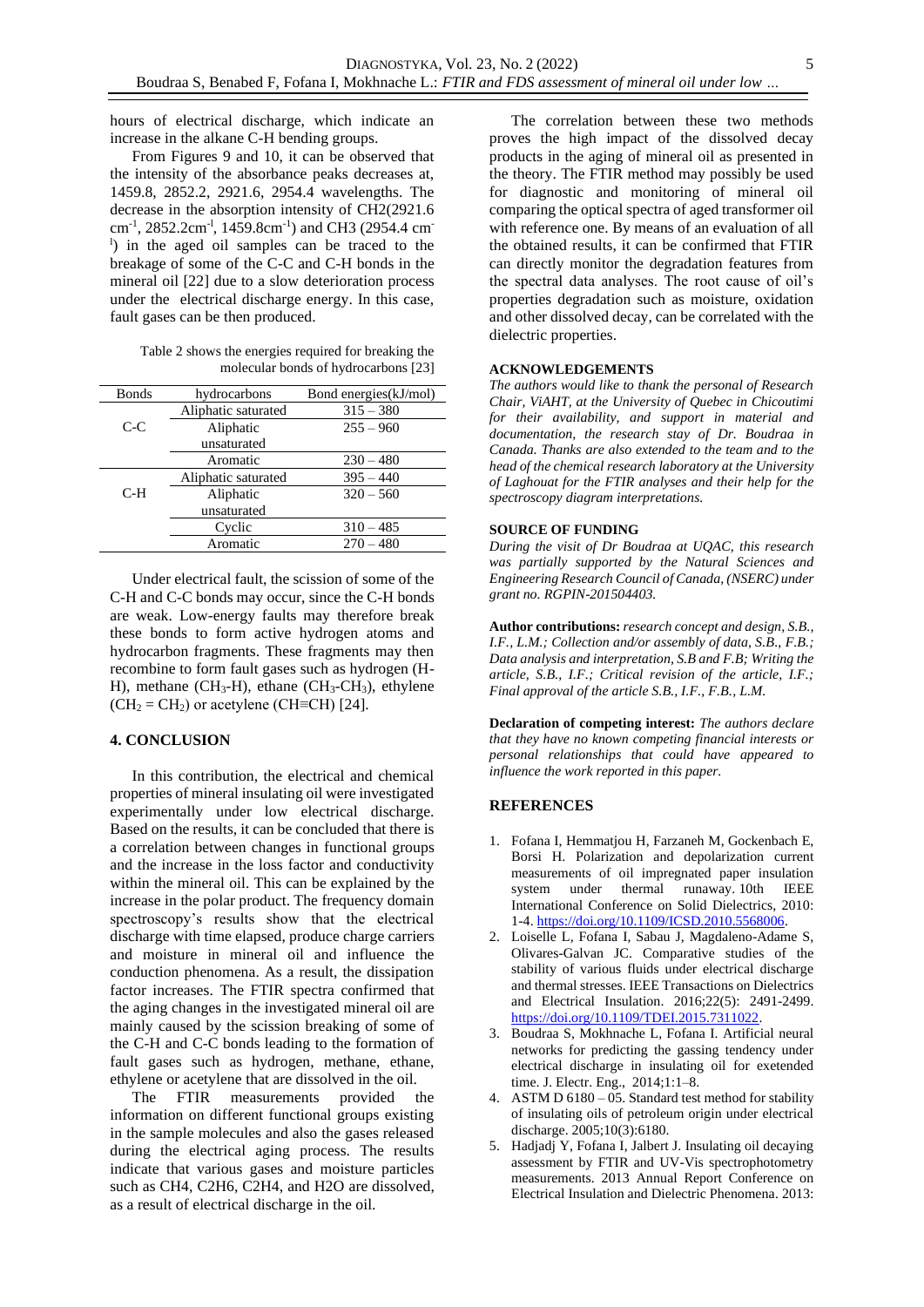1310-1313.

6

[https://doi.org/10.1109/CEIDP.2013.6748297.](https://doi.org/10.1109/CEIDP.2013.6748297)

- 6. Qian Y, Huang Y, Fu Q, Zhong Z. Study on aging characteristics and chemical composition of hydrogenated transformer oil. Journal of Electrical Engineering and Technology. 2013;8(3): 588–594. [https://doi.org/10.5370/JEET.2013.8.3.588.](https://doi.org/10.5370/JEET.2013.8.3.588)
- 7. Zhou Y, Hao M, Chen G, Jarman P, Wilson G. A new approach to understanding the frequency response of mineral oil. 2014 IEEE 18th International Conference on Dielectric Liquids (ICDL). 2014:3–6. [https://doi.org/10.1109/ICDL.2014.6893143.](https://doi.org/10.1109/ICDL.2014.6893143)
- 8. Pattanadech N. Electrical characteristic comparison of mineral oil and natural ester for transformer applications. 2017 International Electrical Engineering Congress (iEECON). 2017;8–10. [https://doi.org/10.1109/IEECON.2017.8075764.](https://doi.org/10.1109/IEECON.2017.8075764)
- 9. Zhou Y, Hao M, Chen G, Wilson G, Jarman P. Study of the dielectric response in mineral oil using frequency-domain measurement Study of the dielectric response in mineral oil using frequencydomain measurement. Journal of Applied Physics. 2014;115:124105. [https://doi.org/10.1063/1.4869546.](https://doi.org/10.1063/1.4869546)
- 10. Sawada A. Modeling of electrode polarization for electrolytic cells with a limited ionic adsorption. Phys. Rev. E. 2013;88:032406.
- 11. Yang L, Gubanski SM, Serdyuk YV, Schiessling J. Dielectric properties of transformer oils for hvdc applications. IEEE Transactions on Dielectrics and Electrical Insulation. 2012;19(6):1926-1933. [https://doi.org/](https://doi.org/10.1109/TDEI.2012.6396949)10.[1109/TDEI.2012.6396949](https://doi.org/10.1109/TDEI.2012.6396949).
- 12. Abdelmalik AA, Fothergill JC, Dodd SJ. Electrical conduction and dielectric breakdown characteristics of alkyl ester dielectric fluids obtained from palm kernel oil. IEEE Trans. Dielectr. Electr.Insul. 2012;19(5): 1623–1632.

[https://doi.org/](https://doi.org/10.1109/TDEI.2012.6311509)[10.1109/TDEI.2012.6311509](https://doi.org/10.1109/TDEI.2012.6311509).

- 13. Hadjadj Y, Fofana I, Sabau J, Briosso E. Assessing insulating oil degradation by means of turbidity and UV/VIS spectrophotometry measurements. IEEE Transactions on Dielectrics and Electrical Insulation. 2015;22(5):2653-2660. [https://doi.org/10.1109/TDEI.2015.005111.](https://doi.org/10.1109/TDEI.2015.005111)
- 14. Setayeshmehr A, Fofana I, Eichler C, Akbari A, Borsi H, Gockenbach E. Dielectric spectroscopic measurements on transformer oil-paper insulation under controlled laboratory conditions. IEEE Trans. Dielectr. Electr. Insul. 2008;15(4):1100–1111. [https://doi.org/10.1109/TDEI.2008.4591233.](https://doi.org/10.1109/TDEI.2008.4591233)
- 15. Kalathiripi H, Karmakar S. Analysis of transformer oil degradation due to thermal stress using optical spectroscopic techniques. Int. Trans. Electr. Energy Syst. 2017;27(9):2346. <https://doi.org/10.1002/etep.2346>
- 16. Chacon G, Maria DC, Vitória DF, Heloísa DM, Clemente G. Influence of the atmosphere on the decomposition of vegetable oils : study of the profiles of FTIR spectra and evolution of gaseous products. J.<br>Therm. Anal. Calorim. 2020;140:2247–2258. Therm. Anal. Calorim. 2020;140:2247–2258. https://doi.org/10.1007/s10973-019-08960-9
- 17. Mehmood MA, Nazir MT, Li J, Wang F, Muaaz M. Comprehensive investigation on service aged power transformer insulating oil after decades of effective performance in field. Arab. J. Sci. Eng., 2020 45, pages 6517–6528. [https://doi.org/10.1007/s13369-](https://doi.org/10.1007/s13369-020-04559-7) [020-04559-7.](https://doi.org/10.1007/s13369-020-04559-7)
- 18. Sai RS, Rafi J, Farook S, Kumar NMG, Parthasarathy M, Bakkiyaraj RA. Degradation studies of electrical,

physical and chemical properties of aged transformer oil. Journal of Physics: Conference Series. 2020:1706.

- 19. R. Sanghi. Chemistry behind the life of a transformer. Resonance. 2003;8:17–23.
- <https://doi.org/10.1007/BF02837865>
- 20. Gomez NA, Abonia R, Cadavid H, Vargas IH. Chemical and spectroscopic characterization of a vegetable oil used as dielectric coolant in distribution transformers. J. Braz. Chem. Soc. 2011;22(12):2292– 2303. [https://doi.org/10.1590/S0103-](https://doi.org/10.1590/S0103-50532011001200009) [50532011001200009](https://doi.org/10.1590/S0103-50532011001200009)
- 21. Rao UM, Fofana I, Rajan K. Mineral oil and ester based oil / paper insulation decaying assessment by ftir measurements. Proceedings of the 21st International Symposium on High Voltage Engineering. 2019: 615– 924. [https://doi.org/10.1007/978-3-030-31676-1\\_58.](https://doi.org/10.1007/978-3-030-31676-1_58)
- 22. Zhang SW. Tribology of Elastomers. Elsevier, 2004;47:227–246.
- 23. Luo YR. Handbook of bond dissociation energies in organic compounds. CRC Press. 2003.
- 24. IEEE Guide for the Interpretation of Gases Generated in Mineral Oil-Immersed Transformers. IEEE Std C57.104-2019. 2019:1-98. [https://doi.org/10.1109/IEEESTD.2019.8890040.](https://doi.org/10.1109/IEEESTD.2019.8890040)

Received 2021-11-02 Accepted 2022-05-11 Available online 2022-05-12



**Saliha BOUDRAA** was born in Laghouat, Algeria. She received from Laghouat University, Algeria the engineering degree in electrical engineering, and her Magister degree and doctorate degree in Sciences engineering from the University of Batna in 2005 and 2017 respectively. Her research interests are: high voltage engineering, insulation

material, Artificial intelligence and power system diagnosis. She is a research member at the laboratory « Laboratoire d'études et Développement des Matériaux Semi-conducteurs et Diélectriques » (LEDMASD), University of Laghouat Algeria E-mail address: [saliha\\_boudraa2@yahoo.fr](mailto:saliha_boudraa2@yahoo.fr)



**Fadila BENABED** was born in Laghouat, Algeria. she received the Electrical Engineer degree in electrical machines form Amar Telidji University of Laghouat (UATL), Algeria, in 1996 and the magister degree in dielectric materials from UATL in 2012 and doctorate degree in 2019. She joined the

research Laboratory« Laboratoire d'études et Développement des Matériaux Semi-conducteurs et Diélectriques » at UATL in 2012. Her research interests include materials characterization aging, discharge phenomena modeling in dielectrics and high voltage. She is working as an associate professor at the electrical engineering department of UATL since 2011. E-mail address: [benabed\\_fa@yahoo.fr](mailto:benabed_fa@yahoo.fr)